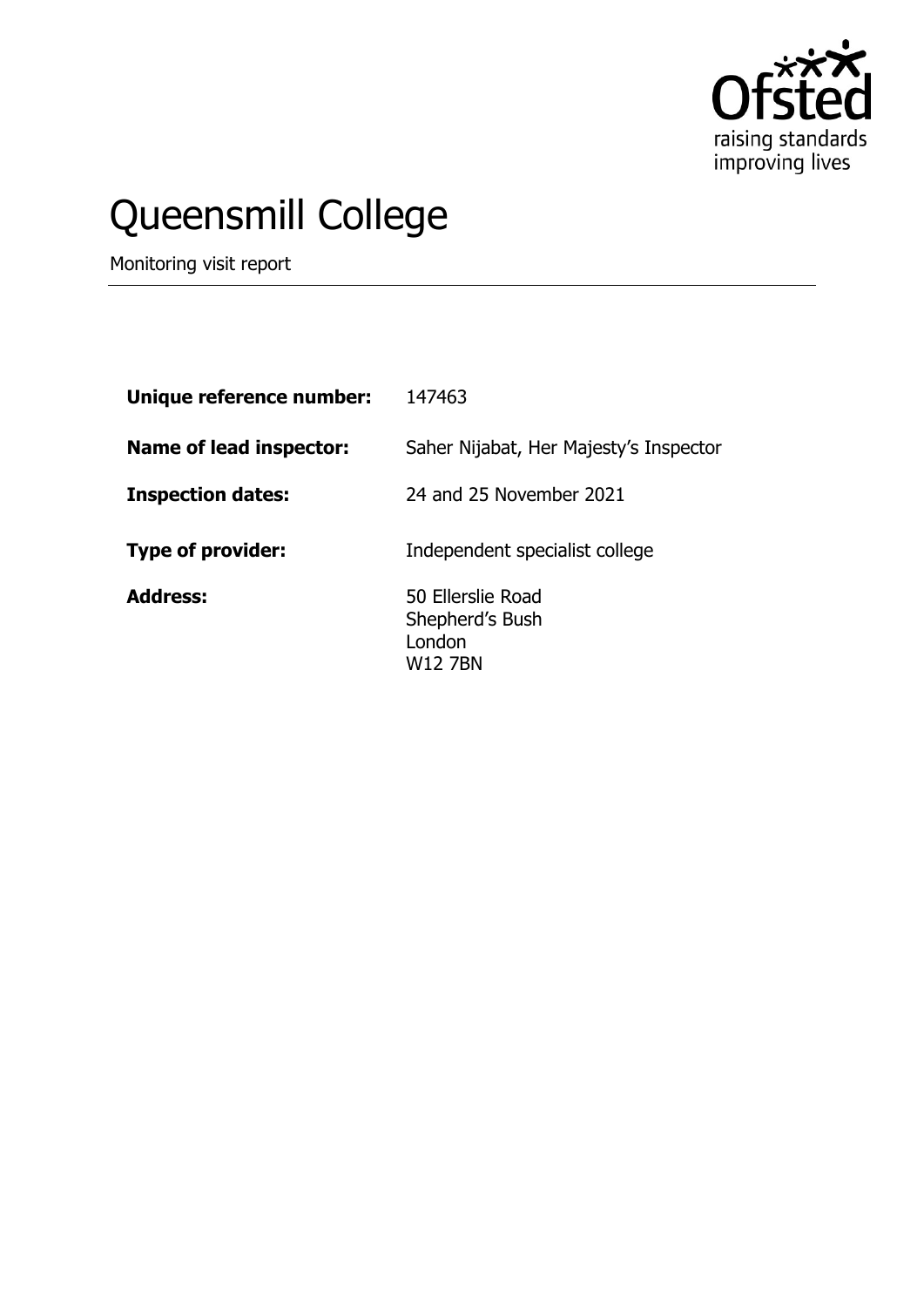

## **Monitoring visit: main findings**

### **Context and focus of visit**

From autumn 2019, Ofsted undertook to carry out monitoring visits to independent specialist colleges newly funded by the Education and Skills Funding Agency from August 2018 onwards. This monitoring visit was undertaken as part of those arrangements and as outlined in the 'Further education and skills inspection handbook', especially the sections entitled 'Monitoring visits' and 'Monitoring visits to providers that are newly directly publicly funded'. The focus of these visits is on the themes set out below.

Queensmill College is based in the London borough of Hammersmith and Fulham and was formally established in 2019. The college is a specialist post-19 provision for young people with complex and moderate autism spectrum disorder. All learners attending Queensmill College require a high level of support.

Queensmill College teaches life skills programmes to 16 learners at their main site in Shepherd's Bush. 11 learners are on supported internships at the West Middlesex University Hospital and Chelsea and Westminster Hospital.

Queensmill College works closely with Queensmill School but is a separate organisation. The college has recently moved to new premises and senior leaders are in the process of transferring college-related management functions from the school to the college.

The impact of the COVID-19 pandemic has been taken into account in the findings and progress judgements below.

#### **Themes**

**How much progress have leaders and managers made in designing and delivering relevant learning programmes that are clearly defined and tailored to suit the individual needs of learners?**

**Reasonable progress**

Senior leaders have designed a suitable curriculum for young people with autism spectrum disorder who have an education, health and care (EHC) plan. They work well with the local authorities and employers to offer programmes which help learners go on to positive destinations, such as further education, community living or employment opportunities.

Learners have access to two well-structured pathways. They complete formal qualifications, such as level 1 employability and entry 1 personal progress awards, as part of their learning programmes, and work towards achieving their EHC plan outcomes. Staff teach a well-structured curriculum which builds in complexity over time and covers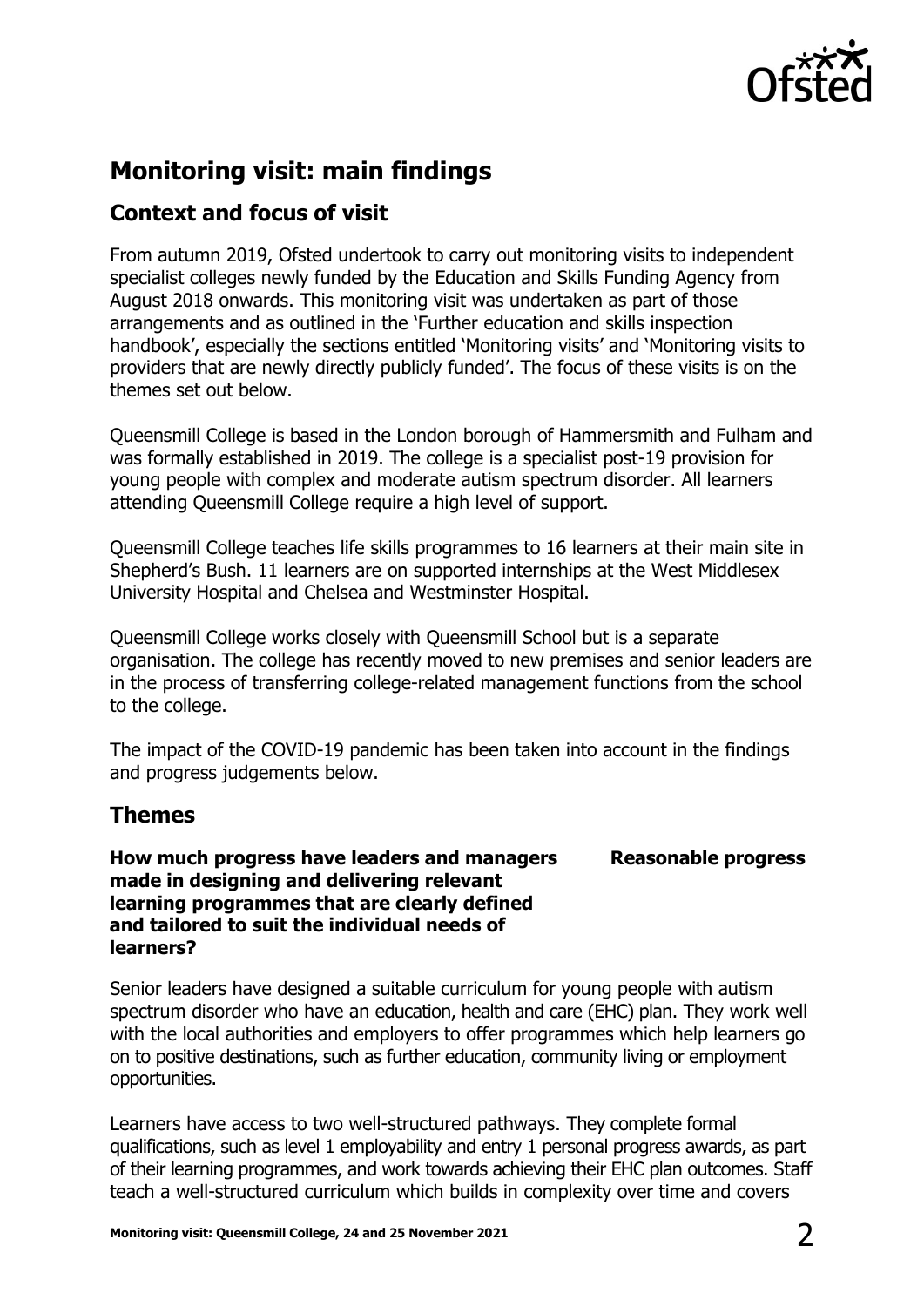

different areas of the preparation for adulthood agenda, such as employment, independent living, community inclusion and health.

On supported internships, learners complete work placements in different departments with their employer. Teachers work closely with learners' workplace mentors and job coaches to help learners develop essential employability skills. As a result, learners complete their work placements successfully. Some learners have secured employment with the same employer.

Leaders provide suitable staffing and accommodation for learners who have complex needs. Learners have access to a low arousal environment with sensory integration rooms for self-regulation. Those who are sensitive to certain noises use ear defenders to help them manage their sensory processing. As a result, learners have access to a conducive learning environment that meets their needs.

In their transition of moving into a new building, senior leaders have not fully embedded their quality checks to assure themselves of quality of teaching. For example, leaders do not check the quality of their process for recognising and recording progress and achievement. As a result, trustees and senior leaders do not have sufficient oversight of the different aspects of their provision. They have yet to fully establish wider links with the further education sector to improve their practice and identify varied transition opportunities for their learners.

**How much progress have leaders and managers made to ensure that learners benefit from highquality learning programmes that develop independence, communication and skills and help them to achieve their personal and/or work-related goals?**

Leaders ensure that learners benefit from individualised programmes that suitably develop the skills they need to live as fulfilled and independent lives as possible. On the life skills programmes, learners participate in enriching activities, such as yoga, mindfulness and trips out in the community. As a result, they gain confidence in social skills and progress well with their learning programmes.

Learners on supported internships take part in different jobs across the hospital. With step-by-step learning support from the job coaches and workplace mentors, learners gradually build confidence and essential workplace skills, such as communication and timekeeping. Consequently, by the end of their placements, learners work independently, with reduced support from job coaches.

Teachers track learners' progress towards their programme goals accurately. Staff use witness statements, observations and photographs proficiently to record learners' achievements. They use feedback from support staff, therapists, and employers to review learners' progress towards their term targets. Learners make good progress towards their learning goals and EHC plan outcomes.

**Reasonable progress**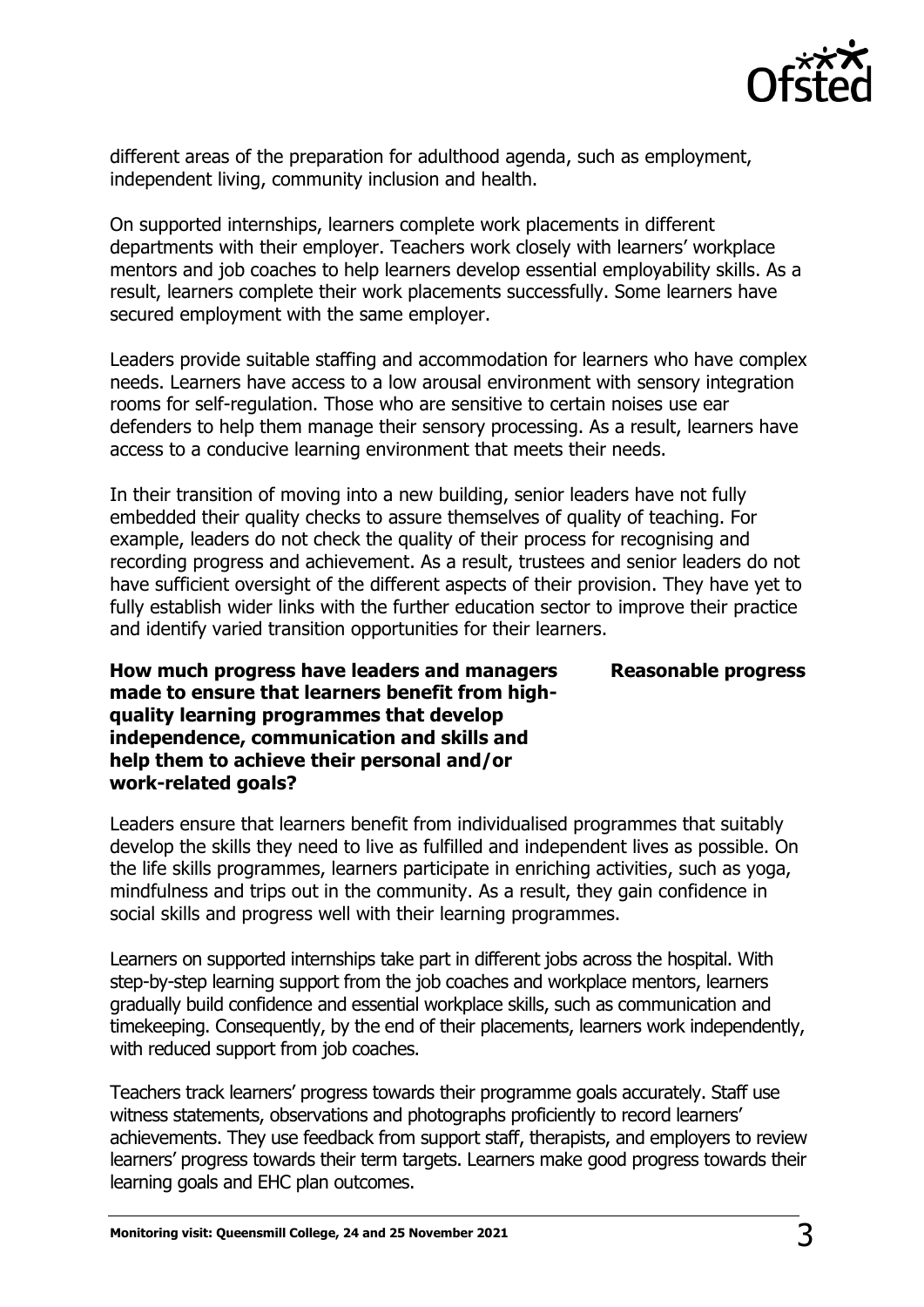

Therapists work collaboratively with curriculum staff and train them to use different communication strategies, such as emotional regulation, to support learners to communicate. Teachers make lessons interesting and engaging by using fun, interactive resources. They use visual prompts effectively, such as pictures, signs and symbols to meet learners' communication needs. Consequently, learners understand the content of lessons and complete activities as independently as possible.

Parents value the use of daily communication books as it enables them to have an insight into their young person's day at college. They use the books to inform staff of any changes or upsets that may have occurred at home.

#### **How much progress have leaders and managers made in ensuring that effective safeguarding arrangements are in place? Reasonable progress**

Leaders and managers have put in place effective arrangements to ensure the safety of their learners. They identify risks specific to individual learners and update their support plans accordingly.

Staff teach learners how to lead safe and healthy lives. For example, learners correctly explain the fire evacuation procedures and demonstrate how to work safely using appropriate protective equipment.

Staff form respectful relationships with learners. Learners who are non-verbal appear to be happy and well supported. Learners on supported internships feel safe and know who to go to if they feel unhappy or have any concerns.

In the transition of responsibility from the school, senior leaders have not ensured that all processes are fully implemented. For example, staff do not always maintain detailed enough records of safeguarding incidents. Although leaders carry out suitable checks to ensure that staff are safe to work with vulnerable learners, they do not hold these records in one place, and the single central register is not fully updated.